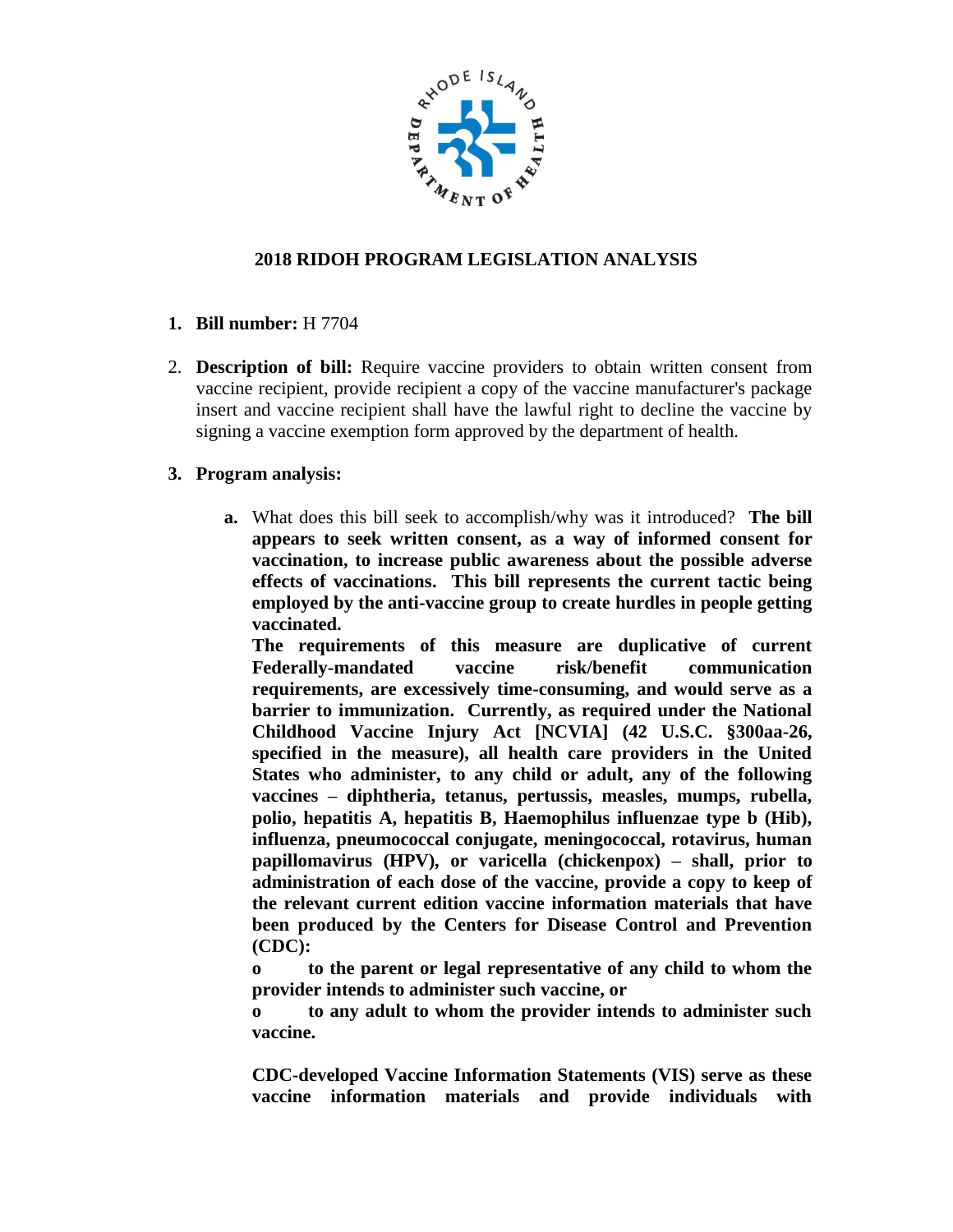**information on the benefit of vaccination ("Why get vaccinated?"), who should be vaccinated, contraindications to vaccination, risks associated with the vaccination (i.e., adverse events associated with the vaccination), what to do in the event of an adverse reaction, information regarding the Vaccine Adverse Event Reporting System (VAERS) and the National Vaccine Injury Compensation Program, as well as who to contact if individuals are interested in obtaining additional information about the vaccine. The VIS process provides individuals with current, relevant information regarding vaccinations in a brief, accessible format.** 

**See link (**<https://www.cdc.gov/vaccines/hcp/vis/vis-statements/mmr.pdf>**) for an example of a current VIS. While VISs are written to fulfill the information requirements of the NCVIA and not as informed consent forms, they cover both benefits and risks associated with vaccinations, they provide enough information that anyone reading them should be adequately informed. Vaccination is a preventive service, not a medical procedure and no different than doing a strep swab or a PAP test – which do not require written consent. For vaccination parents/patients have the opportunity to refuse vaccination and optout by signing a refusal form used by providers and shared by the AAP to be kept in the patients file. The World Health Organization (WHO) states evidence suggests that consent procedures based on optout approaches are likely to result in higher acceptance of vaccination than using opt-in.**

**(**[http://www.who.int/immunization/programmes\\_systems/policies\\_strategi](http://www.who.int/immunization/programmes_systems/policies_strategies/consent_note_en.pdf) [es/consent\\_note\\_en.pdf](http://www.who.int/immunization/programmes_systems/policies_strategies/consent_note_en.pdf)**).** 

**The bill also seeks to provide the patient/parent with the risks and benefits to vaccination through use of the vaccine package insert. The measure's requirement for the provision of vaccine manufacturer's product insert is of concern as the documents contain medical and legal terminology and are not written for general public consumption. Product inserts are legal documents regulated by the U.S. Food and Drug Administration and are intended to provide information to prescribing physicians. Vaccine manufacturers are required by law to report via the product insert any adverse event that occurred after the product was administered during clinical trials as well as postmarket experience, whether causally related to the vaccination or not. In reality, provision of the product insert would likely mislead individuals and result in public misunderstanding regarding postvaccination adverse events, causing unwarranted and excessive alarm that could result in the refusal of vaccinations. Depending on the format, vaccine manufacturer product information documents can also be quite lengthy. If parents/guardians must be provided "ample time" to review these documents for all vaccines to be administered during an office visit, the immunization process would be extraordinarily and unnecessarily time-consuming for both**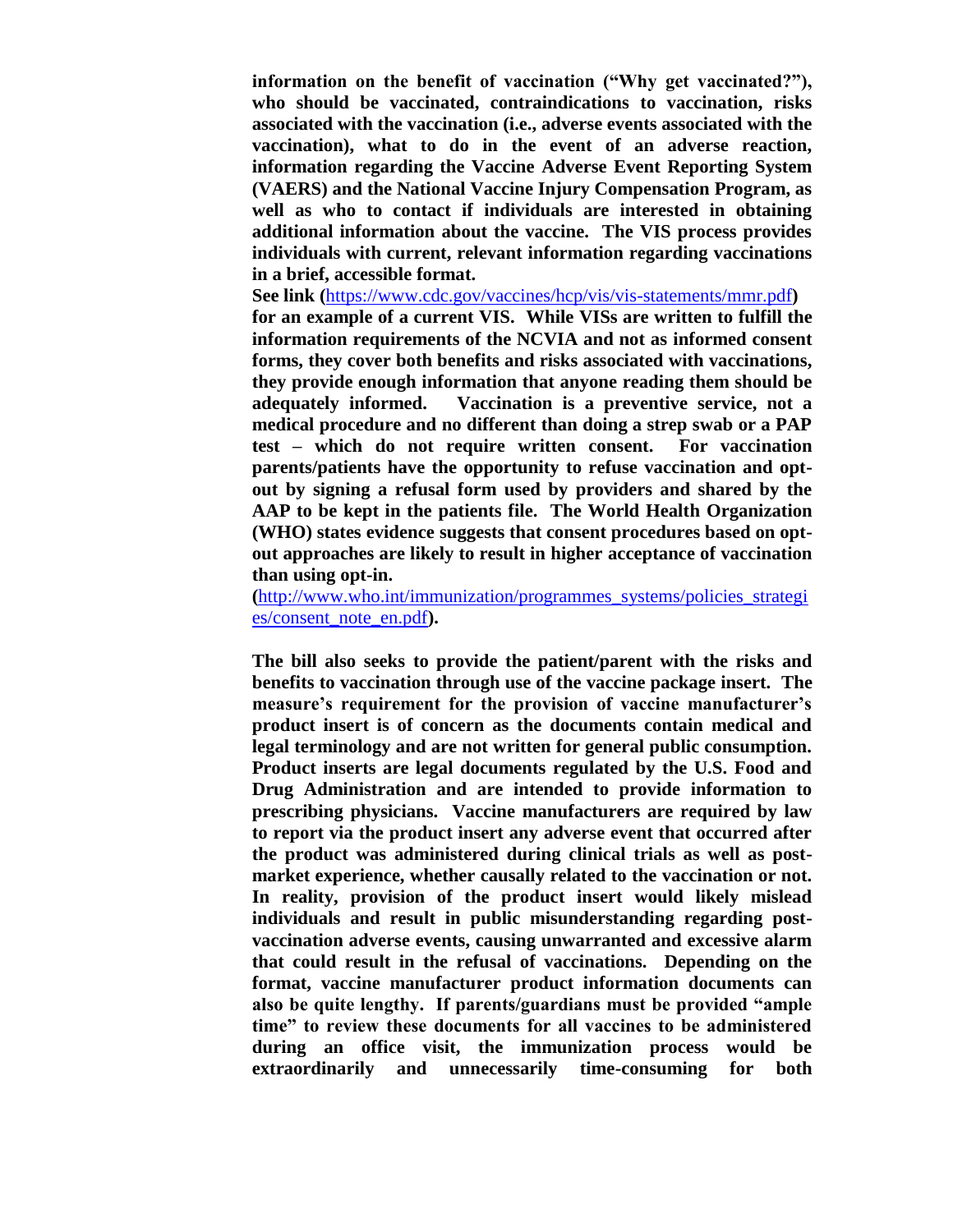**parent/guardians and medical provider offices and would invariably reduce the limited time available for actual patient care.** 

**The bill also seeks to include the language in a written consent form that states the patient has the lawful right to refuse vaccination and sign an exemption form by the Department of Health. The only RIDOH form that providers use in their office is the medical exemption form, which must be signed by a licensed practitioner for medical contraindications to vaccination. As stated, providers already use a refusal form, which is not a RIDOH form. Providers do not utilize or supply the RIDOH religious exemption form to parents or patients. This form is utilized in the school or childcare setting.** 

- b. Who are the groups pushing for this bill/asked for it to be introduced? **It is suspected to be Rhode Islanders for Vaccine Choice. This group grew from Rhode Islanders Against Mandatory HPV Vaccination. It is my understanding that they now stand on a platform with the National Vaccine Information Center, dedicated to preventing vaccine injuries and deaths through public education and advocating for informed consent protections in medical policies and public health laws. They assert that vaccination is a medical procedure and there should be written consent.**
- c. Which groups would support/oppose this legislation? **RI Medical Society, RIAAP, RIAAFP and other regarded physician/medical groups would oppose this legislation. The small group, RI for Vaccine Choice, would support it.**
- d. Would this legislation require additional regulations? **It would not require new regulations, but would require revising current regulations and all associated communication materials.**
- **e.** Would this bill have a fiscal impact on your program? RI Businesses? RI Taxpayers? **None for the Department but the bill's extensive and burdensome "informed consent" process would have a fiscal impact on all health care provider offices as this proposed process will take additional office time (inside and outside of the patient visit) to coordinate the signing and filing of written consent for every vaccination, and the physician offices would need to provide copies of the vaccine package insert which is not available for every vaccination as vaccine comes in multiple dose packs with one package insert. This insert contains a substantial amount of information that cannot be copied efficiently.**
- f. If this bill is signed into law, would RI be an outlier among other states? **Yes, RI would be an outlier. No other states or jurisdictions have this law or requirement. Hawaii has seen the same type of bill introduced but it never passed.**